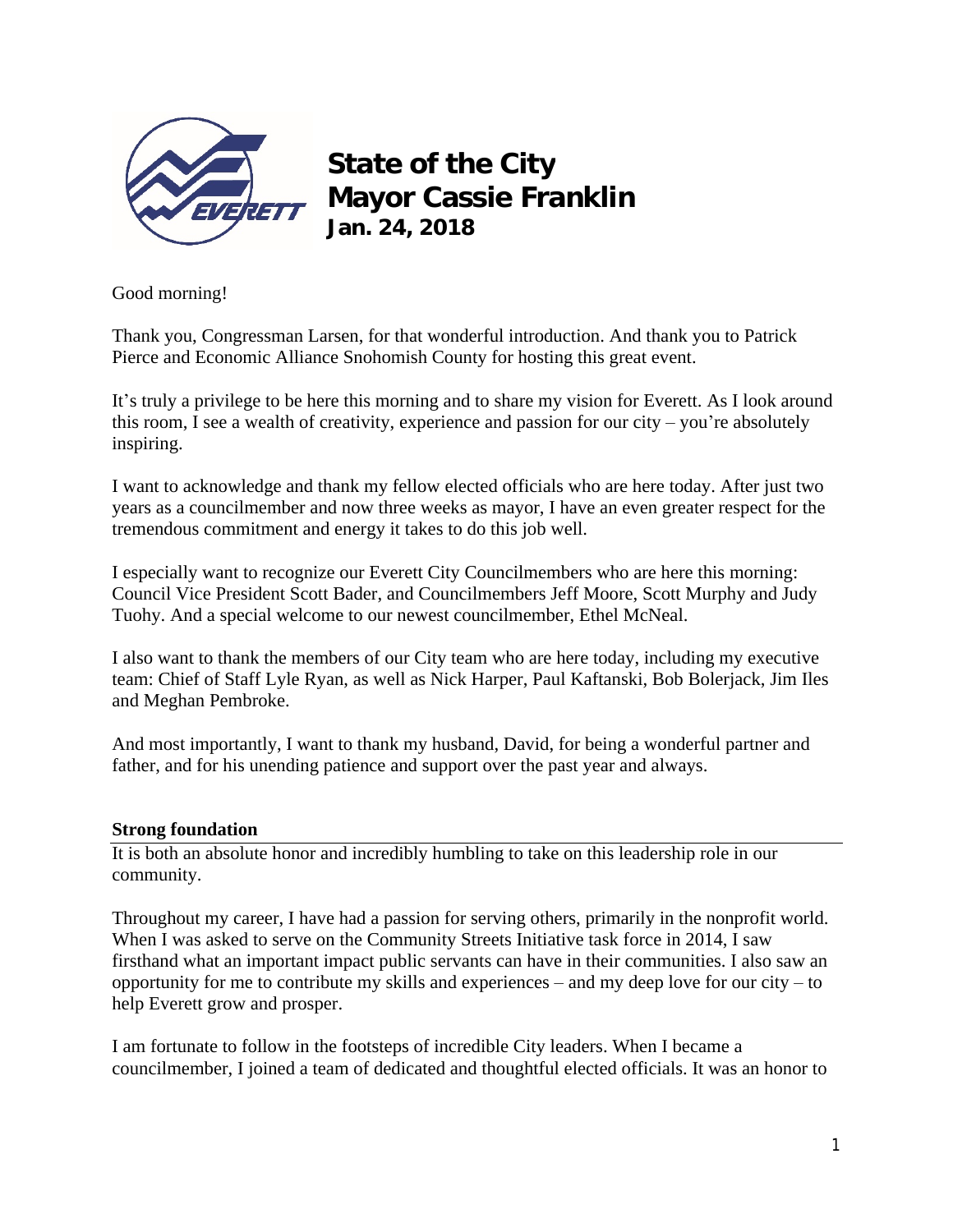serve with my council colleagues, and I look forward to working even more collaboratively with the council as we move forward.

And I am also incredibly fortunate to have had the opportunity to work with Mayor Stephanson while I was on the council, and to have had his support and guidance during the transition. Mayor Stephanson leaves such a remarkable and wide-ranging legacy that it's difficult to sum up what his 14 years of service has meant to Everett – and what it will mean to future generations.

Everett's future is what I want to talk about this morning.

Our strengths are well known. In Snohomish County we have more manufacturing jobs than any other county in the state and we're number 2 in tech-based jobs. Everett is the hub of all of that activity.

We have an amazing arts and music scene, exciting restaurants, pubs and breweries, and beautiful parks and open spaces. Combined with our unique location between Port Gardner Bay and the Snohomish River, there is no better place to live and work.

We have incredible opportunities in front of us, and we have a lot of hard work to accomplish if we want to take advantage of those opportunities.

This morning I'd like to share my team's priorities for public safety, economic development and community engagement, and to preview the directives that will guide our work in 2018 and beyond. Each of these areas contributes to our economic vitality as a city, and helps to attract new people and businesses to our region.

Before I begin, I want to acknowledge and thank a special group of people who played a role in shaping my team's short- and long-term goals.

In December, I asked 55 community leaders to serve on my transition advisory team and to provide feedback on Everett's strengths and the opportunities they want to see us pursue. We had representation from across the city, and from different age groups, income brackets and industries. The team provided incredibly valuable input that helped influence the priorities I'll share with you today.

## **Public Safety:**

Our first priority is public safety. Everett is fortunate to have exceptional police officers and firefighters. I'd like to ask our chiefs and our first responders in the audience to please stand and be recognized for your service to our community.

One of the strong themes of the transition advisory team's work was the importance of fully staffing our police department. I'm pleased to report that we have made significant progress toward that goal this past year.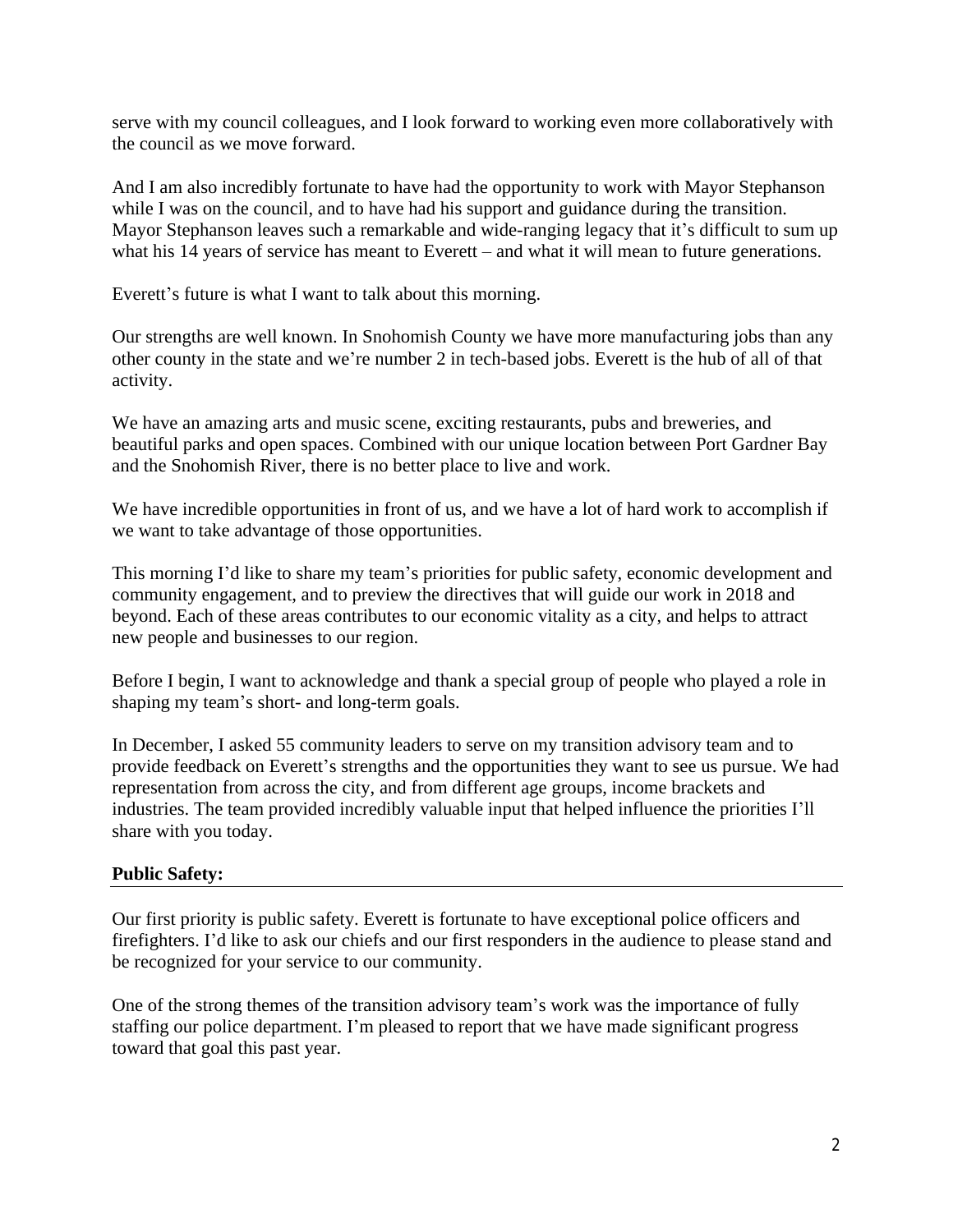The department has lost 52 commissioned officers since 2014, largely due to retirements. In response, we've taken several steps to accelerate hiring while still maintaining our high standards, including offering incentives for lateral officers.

We hired 16 new officers last year, and are down to just 10 vacancies – our lowest vacancy rate since April 2013. Our goal for 2018 is to fill those remaining positions. The department will begin participating in virtual career fairs this spring, offering another platform to engage potential candidates.

This month Everett Police is launching a new data-driven initiative, known as E-stat. The program will allow us to analyze crime, develop responses and evaluate what we're doing using timely, accurate data. After the initial rollout, we'll expand the work group to include other City teams to help tackle more persistent problems.

In our fire department, my main priority is developing a positive working relationship with our firefighters.

These men and women provide exceptional, selfless service to the people of Everett, whether they are responding to a car accident, a heart attack or a house fire. Rebuilding a cooperative, mutually respectful partnership will be vital as we move forward.

Chief of Staff Lyle Ryan and I are working with interim Chief Tim Key and his team to gather data that will help us assess our current fire operations and community needs. We'll use that information, and the input of our firefighters, to determine where we need to go in terms of deployment.

#### *Looking ahead:*

We are making progress to address our public safety challenges. But as we've heard from our community, we still have work ahead of us.

We are seeing far too many violent crimes involving teens and young adults, including the murder of 14-year-old David Sandoval last fall, allegedly at the hands of a 13-year-old boy. Any loss of life is heartbreaking, but it's especially painful when the victim is so young.

On January 11, I issued the first directive of my administration, focused on reducing this devastating violence and providing positive pathways for our youth.

There were 219 gang-related offenses reported in Everett in  $2017 - a$  59 percent increase over 2016. There were 24 drive-by shootings last year  $- a 167$  percent increase. These numbers are unacceptable. Our response, which will be led by Chief Templeman, balances prevention and intervention programs with targeted, proactive enforcement. We will also engage communities affected by gang violence and launch a public education campaign to encourage gun safety.

Work is already underway to fulfill the directive, and I look forward to updating you on our progress over the next year.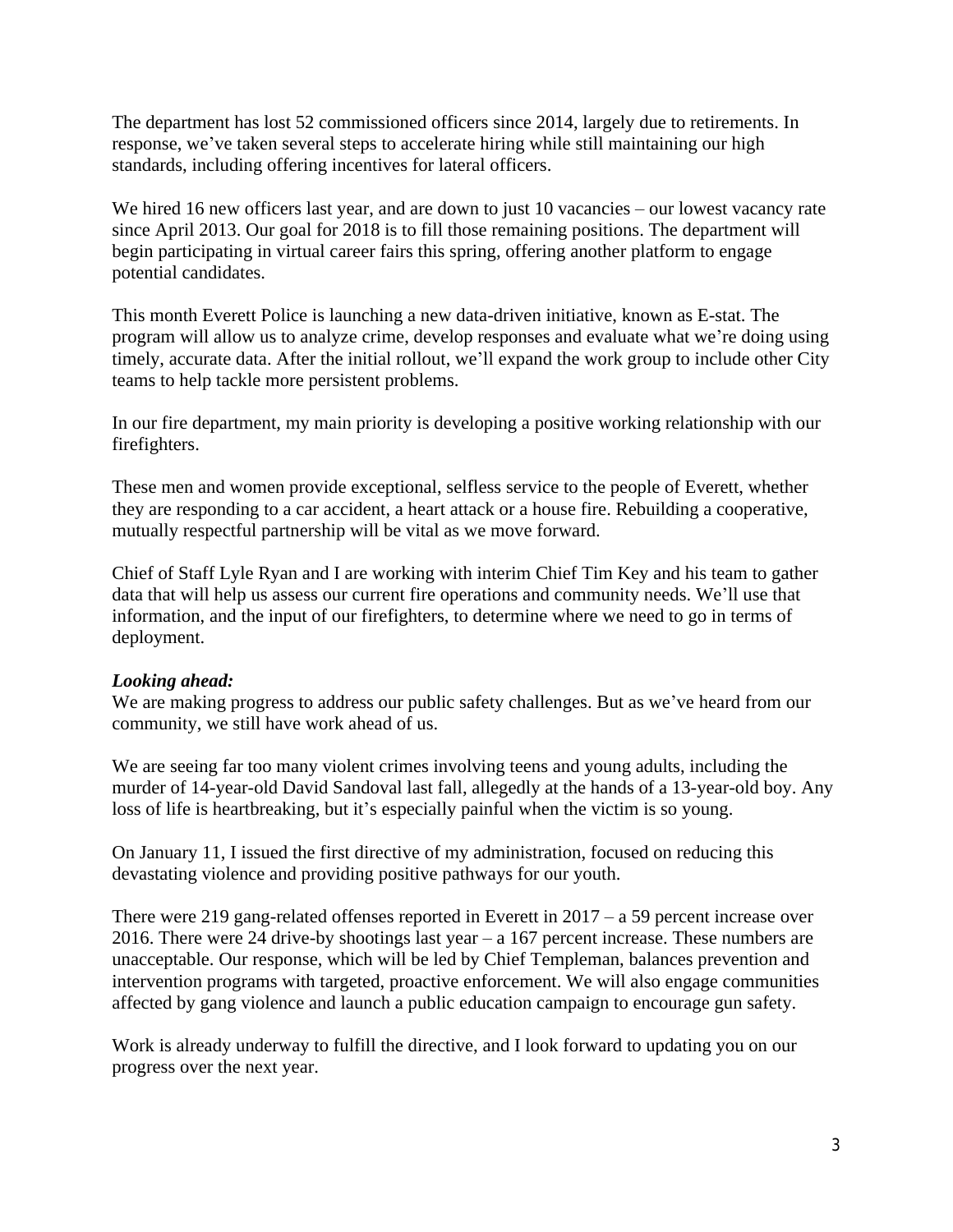Another complex challenge is the visible effects of addiction, mental illness and homelessness on our streets.

We are not unique. Communities large and small across the country are facing these challenges. And while I share the frustrations of our residents and businesses, I believe we are ahead of the curve in bringing innovative, collaborative solutions to our community.

Yesterday Catholic Housing Services broke ground on the Safe Streets Supportive Housing facility. The building will provide homes and around-the-clock support for 65 chronically homeless individuals when it opens next year. Housing is absolutely critical to a person's chance of achieving stability and overcoming addiction, and I'm thrilled to see construction get underway.

Other programs launched under the Safe Streets plan are also seeing results. The Everett Police Community Outreach and Enforcement Team, which includes two embedded social workers, provided more than 1,300 services last year to those on our streets – everything from ID cards to mental health resources.

We have sent 27 individuals to out-of-state treatment – at no cost to the City – through the Police Assisted Addiction Recovery Initiative (PAARI).

While I am encouraged by our initial progress, it's clear we have more to do.

This week I will issue a Mayoral Directive that builds on the programs Everett has already implemented and the partnerships we've developed with our service provider network. We will not solve these problems on our own, and we will have the greatest impact by working collaboratively.

Under the first initiative, we will continue to advocate for more permanent supportive housing options and will support projects being developed by our community partners. At the same time, we must expand our temporary and emergency shelter options. I'm directing staff to work closely with Snohomish County and our current shelter providers to identify potential ways to grow our shelter capacity.

Under our diversion efforts, I've directed staff to explore the possibility of expanding our Safe Streets Work Crew program. Last year, participants picked up more than 11,000 gallons of garbage from streets and homeless camps, and many of those individuals were connected to housing and services.

This program has been well received by our businesses, and I believe it could make a visible, positive impact in other affected areas of the city.

For many of the individuals we work with, the next step after housing and treatment is reentering the workforce – and that's a goal our entire community supports. We will explore the potential for a pilot program that would help promote existing supportive employment opportunities and connect local businesses with individuals who are ready to work.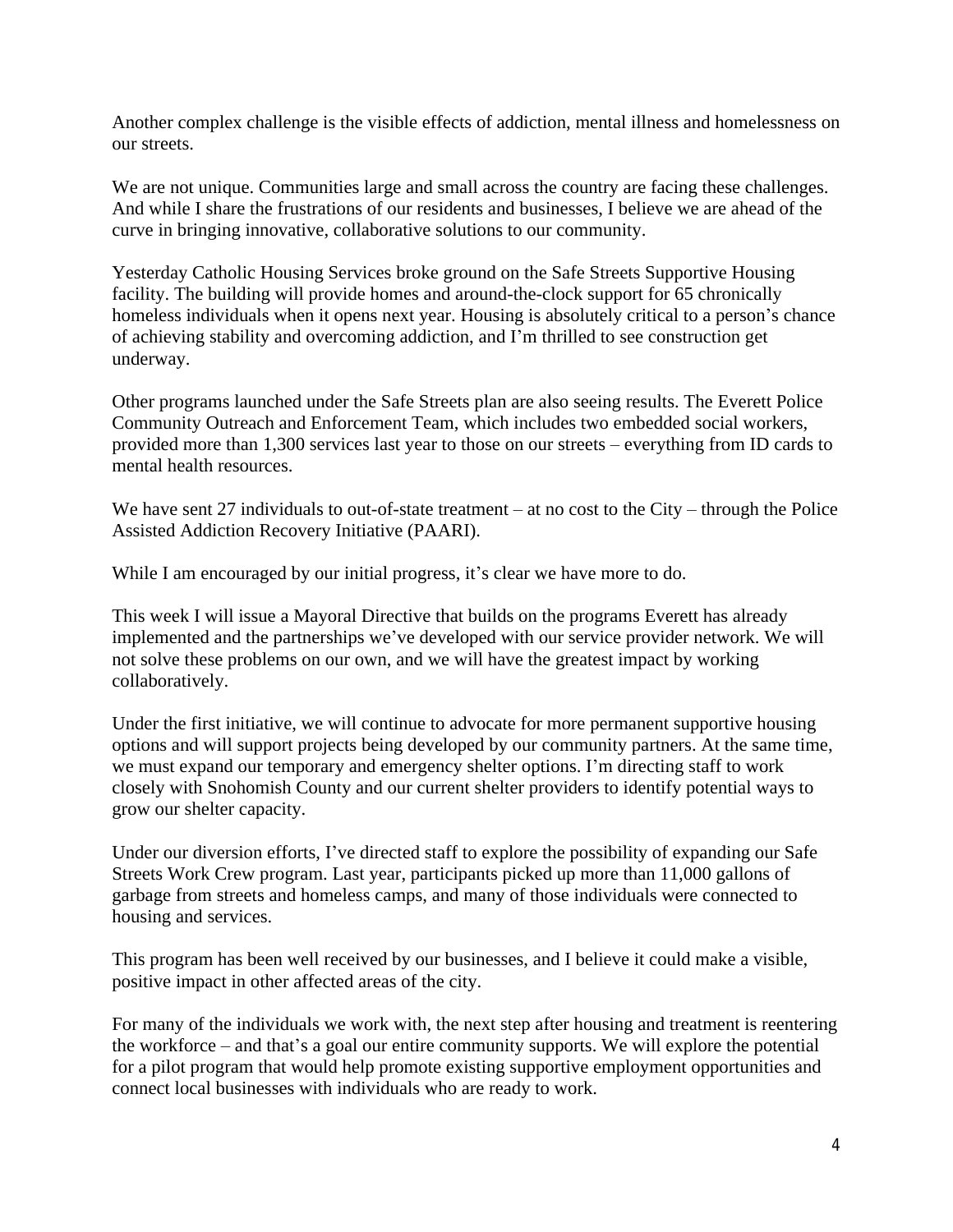Responding to the opioid epidemic will remain a priority for the City. Our officers have reversed 71 overdoses using Naloxone since 2015. And we continue to pursue our lawsuit against Purdue Pharmaceuticals for allowing OxyContin to flood the black market.

But even as we respond to the immediate, visible effects of addiction on our streets, we must also step up our efforts to stop the disease before it starts.

We will continue to partner with Snohomish County and the Snohomish Health District through the Multi-Agency Coordination effort to keep opioids out of our community and to expand our prevention and intervention programs. I want to thank Executive Somers for his leadership in this important work.

I've also asked our team to explore how we can expand our pilot program for medicationassisted treatment to connect even more individuals with treatment at the moment they're ready.

Under the directive, we'll increase our use of data to evaluate our current programs and will develop tools to track our spending on street-level social issues. This analysis will help us fine tune our approach as we move forward and give our residents and businesses a better understanding of how our efforts are positively impacting the community.

Everyone in our city deserves to feel safe**.** Achieving that goal will be critical as we encourage new employers and families to make Everett their home.

#### **Economic Development:**

Our next priority is economic development.

Everett is poised for prosperity. We have all of the ingredients we need to promote positive growth and create a vibrant, attractive community. I am thrilled to help lead the charge as we strengthen our economy, bring new jobs and job centers to Everett, and take advantage of the innovative, creative institutions that are the foundation of our city.

We have a strong base to grow from and many incredible developments currently underway. It all begins with our large job centers.

The entire Everett community benefits from the jobs and opportunities created by our major employers. From Boeing and the aerospace sector to Providence Regional Medical Center to the waterfront presence of the Port of Everett and Naval Station Everett, these institutions are the bedrock of our economy and a magnet for future growth.

Boeing, which broke records for airplane deliveries last year, began assembly of the 777X in October. The first jets are expected to be delivered in 2020. Boeing, its workers and their families are an incredible piece of Everett's identity, and an inspiring and vital force in our community. Boeing employees also broke records for giving last year, donating more than \$350,000 to local charities and families during the holiday season.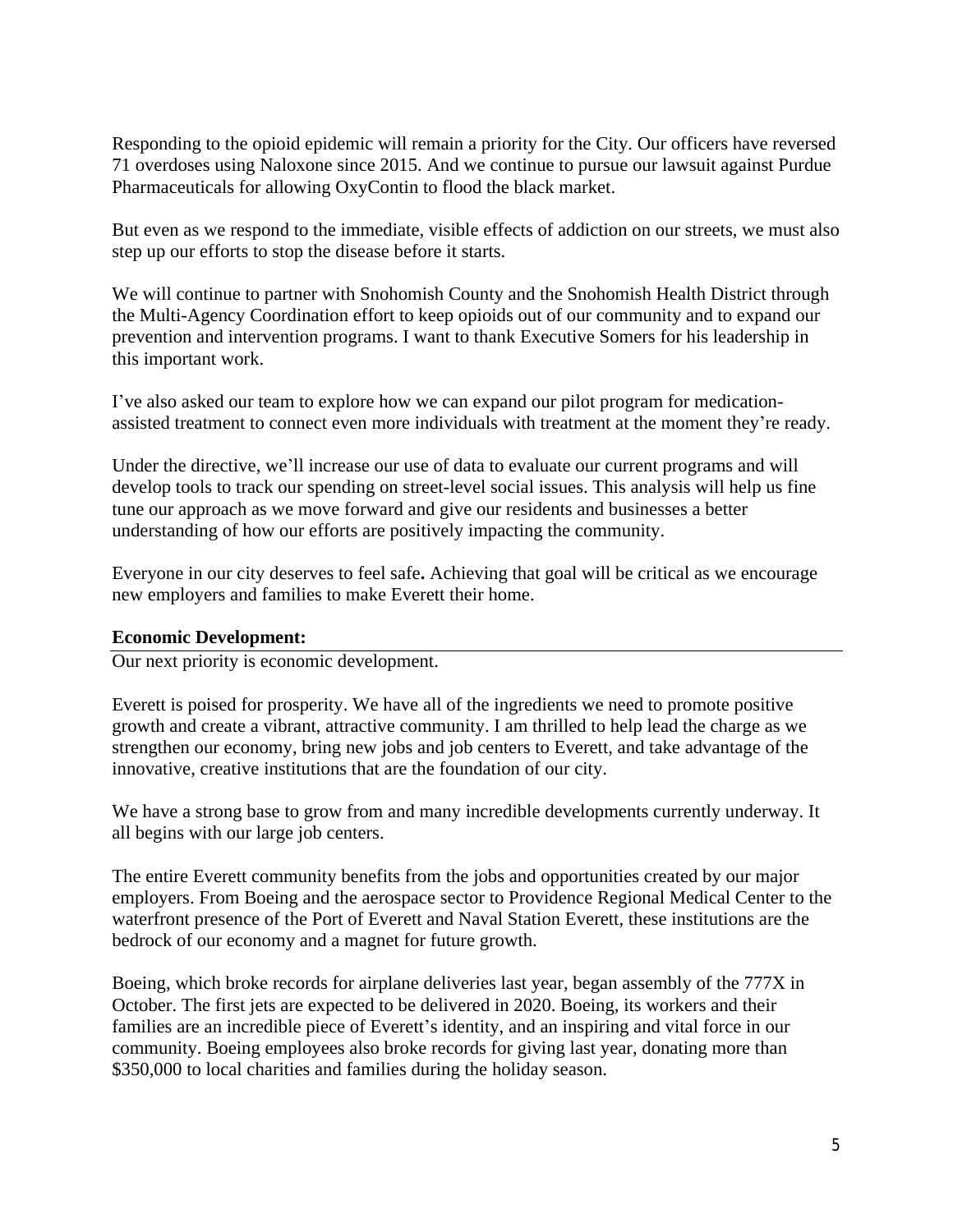Last summer Funko, another homegrown company, opened its doors on Wetmore, to the delight of Everett families and "funatics" from around the world. Funko is more than a toy maker – it's a creative powerhouse, and the perfect anchor for fun, innovative, and community-oriented businesses. I am thrilled that they have decided to invest in our downtown and I'm excited to partner with them as they continue to innovate and grow.

In August, Seattle Children's Hospital will open a new branch on the Providence campus, adding to our world-class health care sector. The new branch will offer more than 15 pediatric subspecialties of care, and will be an incredible asset for the city and families throughout our region.

We must continue to advocate for and support these institutions and industries to ensure they have the workforce, transportation networks and resources they need to thrive. When they succeed, we all succeed.

We continue to see more positive changes taking place throughout the city.

Last month Angel of the Winds Casino Resort became the naming sponsor of our events center, bringing an infusion of new energy and the chance to attract new and bigger acts to Everett.

Our downtown is transforming with new restaurants, breweries, shops and major attractions. Farms & Market on Grand Avenue will celebrate its soft opening in February, and expects to announce several exciting tenants very soon. The year-round market will feature a kitchen and deli, and provide space for area farmers to sell their produce and other goods.

New housing and retail options are taking shape after being on hold for years during the recession. At the Riverfront, 140 homes have already sold and another 42 are pending. At the Port, construction is beginning on Fisherman's Harbor, the first phase of their Waterfront Place Central development. This district will be a hub of activity, with more than 260 apartments and a 142-room hotel with meeting and event space.

Our Grand Avenue Park Bridge project – currently under construction – will provide a new way for Everett residents and visitors to connect to waterfront attractions, concerts, shops and restaurants.

And after far too long, one of the missing pieces of our economic landscape is finally nearing reality – commercial air service at Paine Field.

United Airlines and Alaska Airlines have both signed on to provide daily flights out of the twogate terminal now under construction. We expect the first flights to begin before the year is out and – like many of you in this room – I hope to be on one of them.

Economic development also relies on a quality education system. As the proud mother of an Everett student, I can vouch for the priceless asset we have in our local school districts.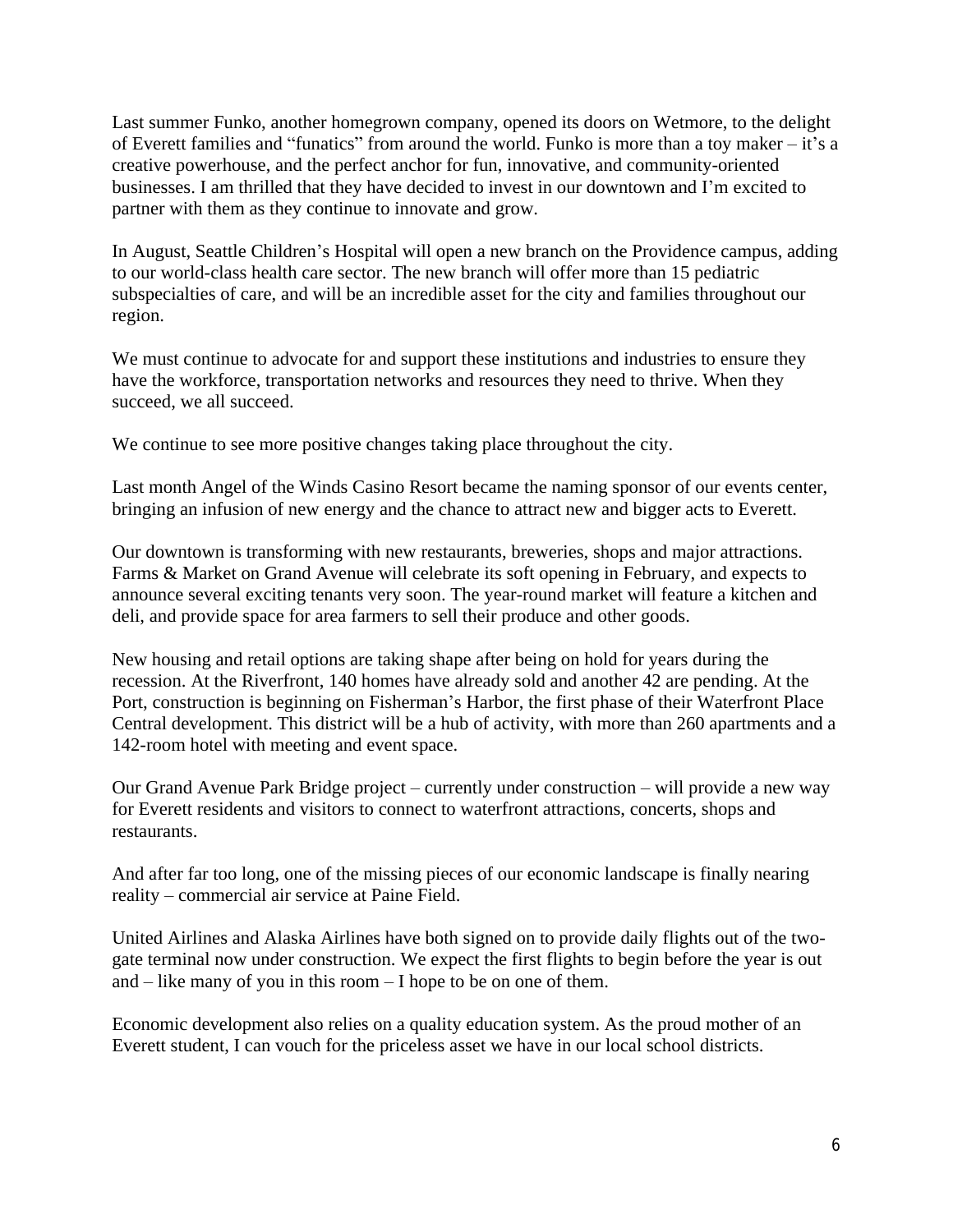Everett School District students outperform the state on assessments in every subject and every grade. Nearly 91 percent of students graduate in four years; nearly 95 percent graduate in 5 years. The district also has the highest graduation rate in the state for students who speak a language other than English in their homes.

Mukilteo School District boasts equally impressive outcomes and a track record of partnering with nonprofits and service providers to provide community-based programs for our students. The district also hosts the Sno-Isle Tech Skills Center, which offers hands-on training for students as they consider their future careers. We are fortunate to have two amazing local K through 12 partners achieving remarkable results with our youth.

Under Mayor Stephanson's leadership, we've seen higher education opportunities in Everett expand greatly.

Our world-class higher education partners are constantly evolving to respond to the needs and opportunities presented by Everett industries. Everett Community College is the first college in the state to offer an advanced avionics program, equipping students to maintain, troubleshoot and repair aircraft electronic systems.

Washington State University at Everett is in its new home on North Broadway, and now enrolls about 200 full-time students – nearly 600 for the University Center as a whole.

Students can earn degrees in a growing range of programs that are relevant to our region, such as electrical engineering and organic agriculture systems.

WSU's Elson S. Floyd College of Medicine welcomed its first class of students this fall, many of whom will spend their third and fourth years training at health care institutions in Everett. We will continue to advocate for WSU and support its plans to expand its physical footprint here, as well as its academic offerings.

## *Looking ahead:*

While we have a strong foundation to grow from, we also have immediate needs to address to sustain our existing job centers and recruit new businesses and ideas to Everett.

As Boeing considers its new mid-market airplane, I will work tirelessly to make sure that plane is built here in Everett.

Without question, there is no better place for Boeing to build. We are home to the country's biggest aerospace cluster, which accounts for almost half of the state's aerospace workforce. We have the suppliers, subcontractors and transportation networks that Boeing relies on.

Most importantly, we have a community that understands Boeing's incredible value and takes immense pride in being at the forefront of the aerospace world.

At the same time that we are working to retain and support our major employers, we have to be focused on what comes next.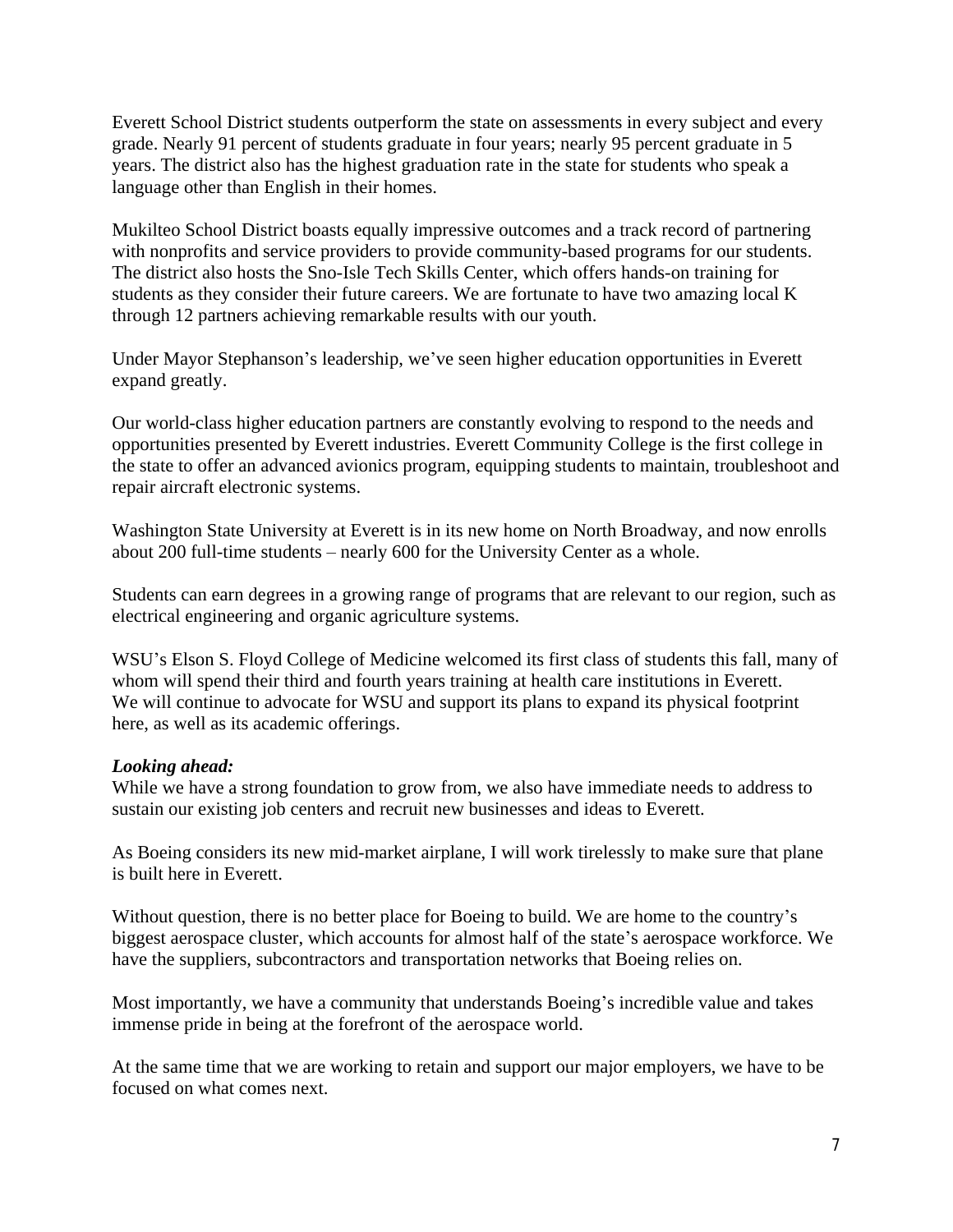One opportunity for growth is entrepreneurs, and I'm so excited about the Innovation Center that we are developing in partnership with Snohomish County, the Economic Alliance, Everett Community College and the Northwest Innovation Resource Center.

The Innovation Center will be a hub for entrepreneurs, providing them with co-working space and the resources and mentors they need to turn their ideas into successful businesses.

We've received a grant from the Community Economic Revitalization Board to help plan the center, and we've identified potential locations near the community college. Stay tuned for details on the center later this spring.

With our region's incredible beauty and strong sense of environmental responsibility, Everett also seems a natural fit to become a leader in sustainable, green technologies. At the same time that we work to reduce the City's carbon footprint through our own climate action plan, I will also support efforts to recruit new businesses and jobs in the emerging clean energy economy.

Another opportunity is at the City itself, as Lanie McMullin, our longtime economic development director, will retire next month. Lanie has provided tremendous service to our community as a champion for Everett, and has helped bring exciting new businesses to our downtown core.

We will soon begin recruiting for a new economic development director, who will work closely with Deputy Mayor Nick Harper and Planning Director Allan Giffen to help us capitalize on the incredible opportunities ahead of us.

Today I'll issue a Mayoral Directive that builds on our existing programs and takes advantage of this transitional time to realign our staff and strategic plans to help us achieve our economic development goals.

We have so much going for us – from incredible schools and colleges to leaders in industry and health care to an amazing natural setting. There is no better place to live or to start a business. We need a comprehensive, proactive marketing and branding effort that highlights those strengths.

My directive establishes an Office of Communications and Marketing, under the leadership of Executive Director Meghan Pembroke. This team will create and manage our marketing campaigns, including our tourism initiative, and support the economic development team with targeted recruitment and retention campaigns.

We will also establish an Office of Community Planning and Economic Development. In the short term, this team will accelerate our efforts to attract and promote more startups and entrepreneurs in Everett and to recruit new investment in key industrial and commercial properties throughout the city.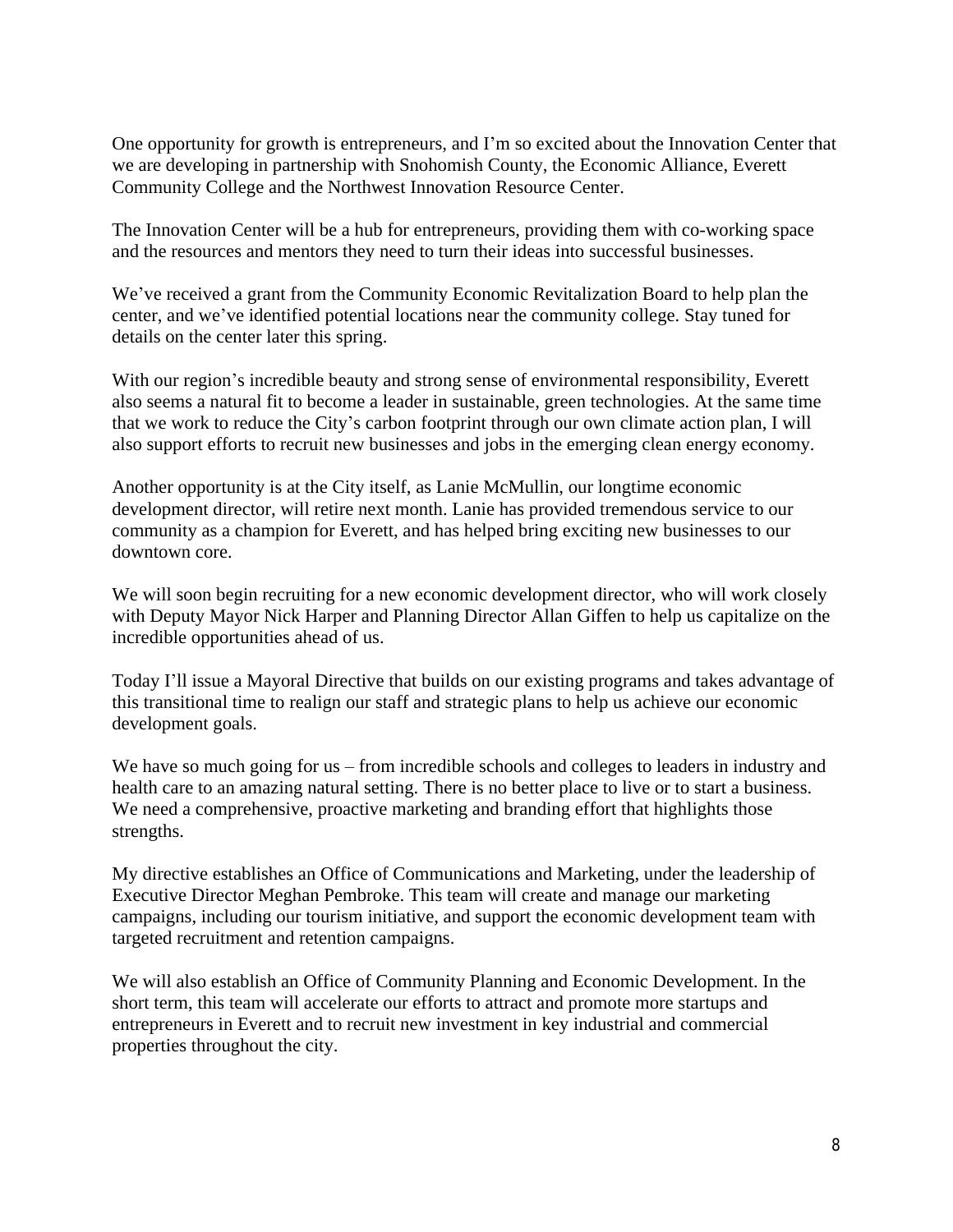Commercial air service at Paine Field opens up potential for new private investors and familywage jobs, and I've directed our team to come up with a plan to make the most of those possibilities.

We must also be actively pursuing and advocating for our long-term priorities, which are in line with those identified by the transition advisory team: transportation and critical infrastructure needs, education and workforce training, and a comprehensive affordable housing strategy.

One of our greatest strengths as a community is the passion and expertise of our business leaders – and many of you are in the room today.

Under my directive, we'll establish an economic development advisory committee of local business leaders, as well as representatives from our City Council. The committee will work closely with the City team on economic development initiatives and will provide an avenue for two-way communication with the business community.

The final two initiatives in the directive are focused on activating key corridors and business districts within the city.

Our planning department is finalizing the Metro Everett plan, which includes innovative strategies and incentives to encourage and guide future growth downtown and near the event center and Everett Station. With City Council's approval of the plan and its components, I will direct City staff to immediately begin implementation.

The Metro Everett vision includes using developer incentives and tax credits to encourage job growth and additional market-rate housing in our metropolitan center. It also includes strategies to make the district more inviting and attractive to new businesses and residents by addressing vacant properties and creating new paths and destinations.

Finally, I've directed the team to take a closer look at key business districts throughout the City, including the college district and North Broadway, Paine Field, Evergreen Way, and the Everett Mall. We can do more to support small businesses and share prosperity throughout our city.

I believe there are opportunities to apply the tools we've developed during the Metro Everett effort in other parts of the city, including simplifying our regulations to streamline development.

Our plans for these areas should consider future opportunities, such as transit-oriented development, and should help facilitate coordination among stakeholders.

## **Community Engagement:**

My final immediate priority as mayor is community engagement and inclusion.

As a councilmember, I brought forward a resolution affirming Everett's commitment to ensuring a safe and welcoming community for everyone who lives, works and visits here. I want to again recognize and thank our City Councilmembers, who were unanimous in supporting that resolution.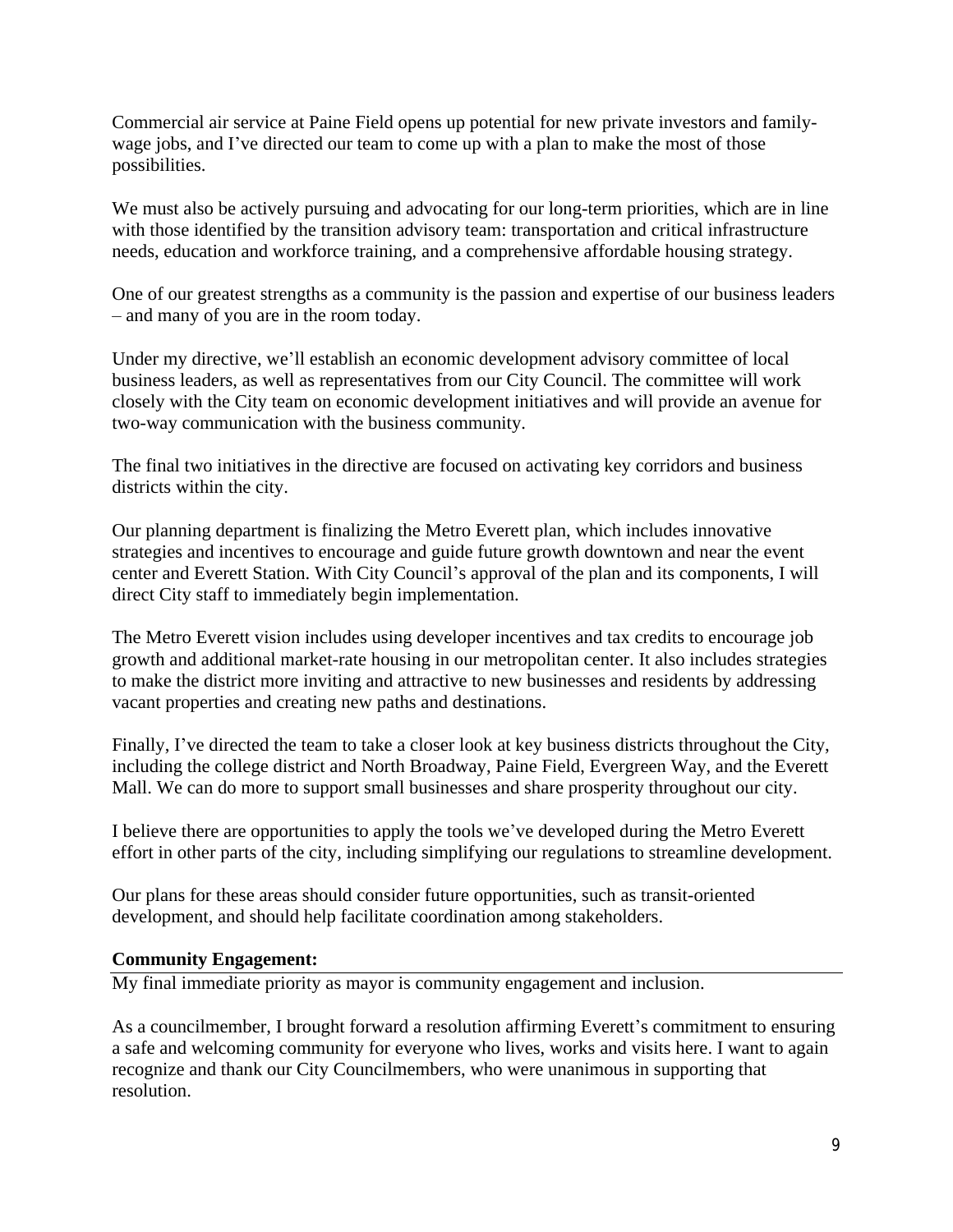Everett is rich in diversity of cultures, experiences and faith, and I believe we should not only protect and preserve that diversity, but look for ways to include those diverse voices in the City's work.

In my conversations with community members, both as a candidate and now as mayor, I have been energized by how much our residents care about our city and how much they want to be a part of Everett's success. Our community wants a government that is approachable, transparent and responsive, and I am committed to delivering on those fronts.

I believe that the City – and especially its leaders – has a responsibility to connect with and engage our residents in a meaningful way. What we do is vitally important to the lives of our community members, and they deserve the opportunity to ask questions, share concerns and have a say in how we conduct our work.

We have a strong base of engagement to build on, especially when it comes to our community leaders. Our nearly 160 board and commission volunteers invest their time and expertise to serve our City and provide community representation on important projects and programs.

For instance, last year the Board of Park Commissioners worked to update the six-year Parks Capital Improvement Plan and advised staff on key projects, including the potential YMCA partnership. Planning Commissioners provided input on the changes and incentives included in the Metro Everett plan.

We also convened the EnvisionEverett Committee, which met throughout early 2017. Members updated Everett's 2005 vision report and set new goals and strategies for the City to pursue.

I'm grateful for the contributions of our boards and commissions, and I'm eager to get more people involved – particularly those who are not currently connected to their City government.

Over the past year we've stepped up our efforts to diversify of our boards and commissions, which often serve as a pipeline to elected office or City employment, and we're seeing initial progress.

The 22-member EnvisionEverett Committee had representation from 14 of our 19 neighborhoods. In December, nearly 30 individuals applied for my former City Council seat, representing 13 neighborhoods.

This month we welcomed eight new members to the Diversity Advisory Board, and I am excited about the new energy and vision that they are bringing to such a critically important area of our work.

We've also added new ways for our residents to engage with the City and each other.

Last summer we launched the Community Sparks program, which provides small matching grants for community projects and events. Nine new projects were completed under the inaugural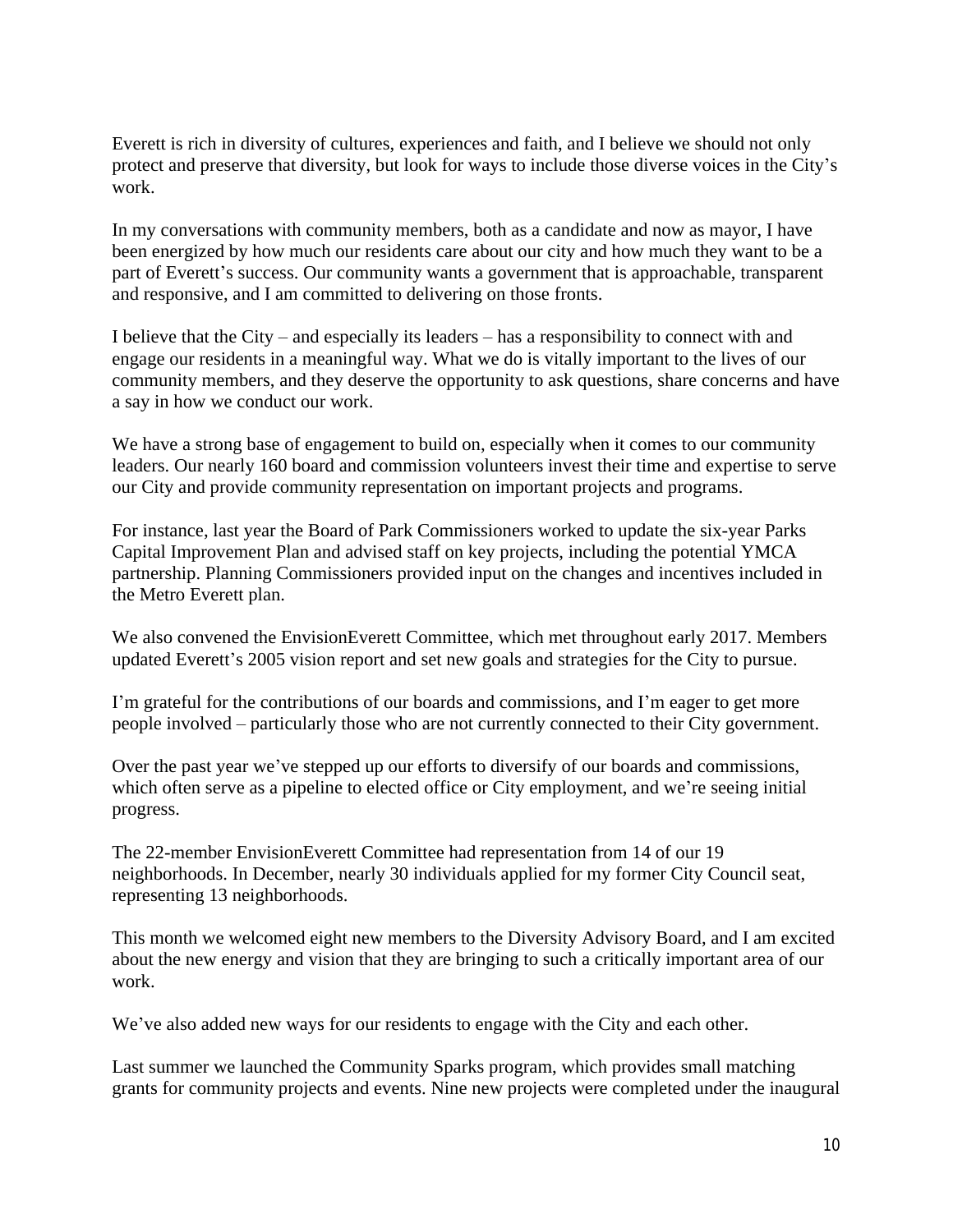program, including the SnoHomo Pride festival, a historical walking tour and a "wall of kindness," dreamed up and put into action by Evergreen Middle School students.

These kinds of events and programs, generated by creative, community-minded residents, cultivate important civic pride and can help us reach people that we aren't currently reaching.

Last fall we also launched Everett Essentials, the City's first-ever civics academy. Twenty-nine Everett residents spent nine weeks in an intensive, hands-on course that gave them a behind-thescenes look at City services and programs.

The course received positive feedback from students and City instructors. And we're already seeing how this kind of investment in our community members can pay off: Four of our graduates were appointed to boards and commissions positions, and several more have stepped up as neighborhood leaders.

#### *Looking ahead:*

As Mayor, I will continue to support our community leaders and volunteers and recruit new residents to take on these important roles. I'm committed to ensuring that our community members have a voice in what we do, especially when it comes to public safety.

This summer Chief Templeman and I will launch a Chief's Community Advisory Committee made up of community members and leaders. The group will work with the Chief to advise the department on recruiting, training, community outreach and promoting public awareness of police services and programs.

I also believe that our City workforce must reflect the population we serve.

Everett is increasingly diverse. In the Everett School District, 88 languages are now spoken in students' homes, and 13 percent of students are learning to speak English. In the Mukilteo district, one in five students is learning to speak English, and 91 different languages are spoken in students' homes.

Currently, nearly 90 percent of City employees identify as white, compared to 76 percent of Everett residents. We have a great opportunity to diversify our workforce and find new and better ways to reach and engage all members of our community.

This week I will issue a Mayoral Directive on Community Engagement and Inclusion, which will help guide our efforts in this vitally important area.

Our first task will be to develop a clearly defined vision for an engaged community. This was a strongly supported recommendation from the transition advisory team, and something I've heard repeatedly from our residents and neighborhood leaders.

With a clear vision for engagement we can identify the tools and policies we need to support City staff in providing effective outreach and meaningful engagement opportunities for all members of our community.